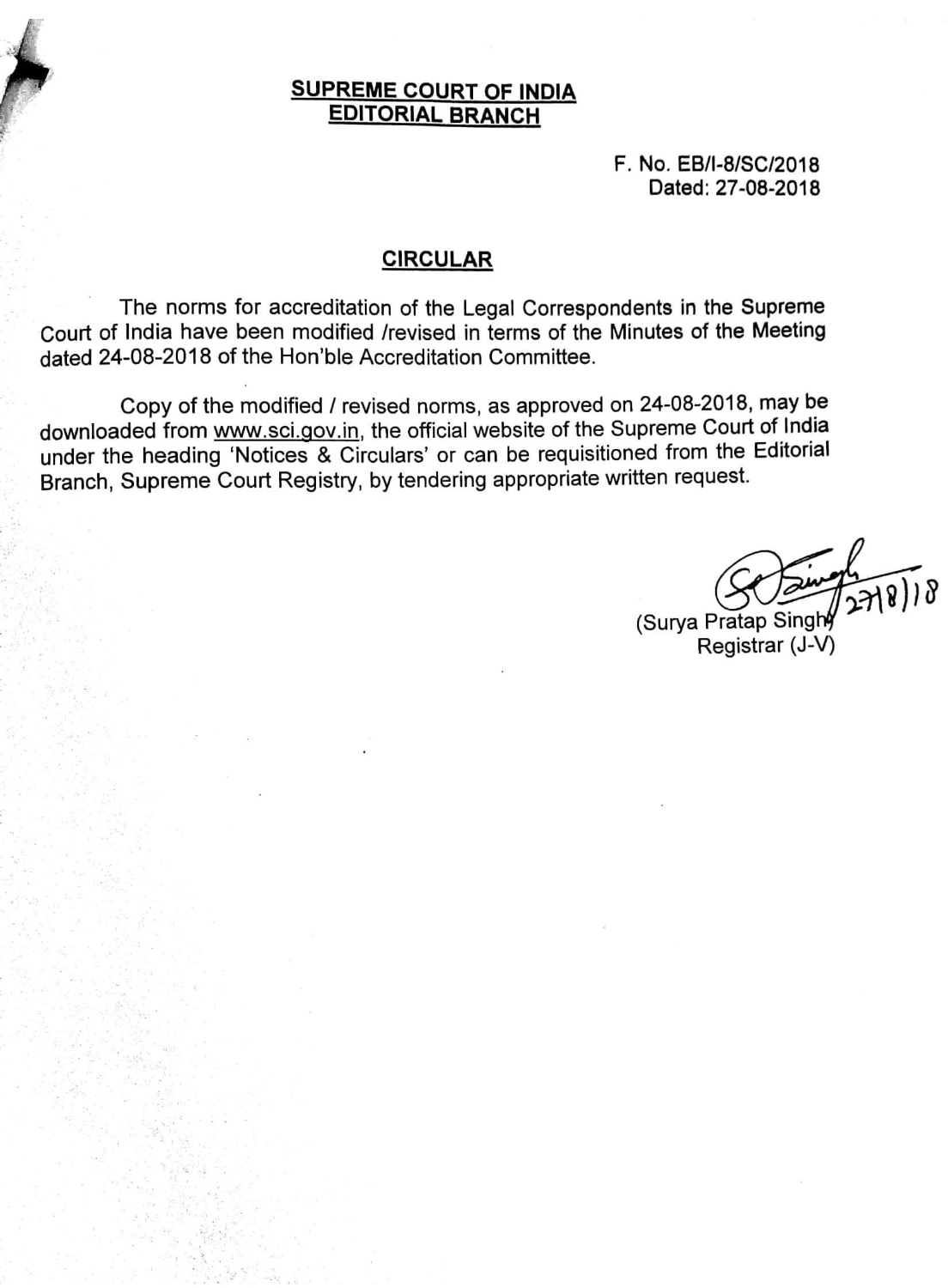# **NORMS FOR ACCREDITATION OF THE LEGAL CORESPONDENTS IN THE SUPREME COURT OF INDIA**

(As amended vide Minutes of the Meeting of Hon'ble Accreditation Committee dated 24.08.2018)

REGULAR ACCREDITATION: Any working journalist correspondent who desires to regularly report the Supreme Court proceedings may be eligible to be considered for regular accreditation by the Hon'ble Supreme Court of India on his fulfilling the following conditions:-

1. He must have a Law degree recognized by the Bar Council of India under the Advocates Act.

**\*However, the Hon'ble Chief Justice of India, in his discretion, in appropriate cases can waive the condition for possessing Law degree, in case a working journalist / correspondent fulfils the following condition:** 

**He holds a Bachelor degree from a recognized University and possesses 5 years' continuous regular Supreme Court reporting experience, in addition to the experience prescribed in the following paragraphs, as may be applicable.**

2. He should ordinarily have five years' continuous regular Court reporting experience in a daily newspaper and/or a national or international news agency, immediately prior to the application for accreditation, of which at least three and a half years must be at Supreme Court or at any High Court(s) in India.

#### OR

He should ordinarily have five years' continuous regular Court reporting experience for an Electronic Media Organization, immediately prior to the application for accreditation, of which at least two years must be in Supreme Court or at any High Court(s) in India.

**\* Inserted by amendment made vide Minutes of the Meeting of Hon'ble Accreditation Committee dated 24-08-2018.**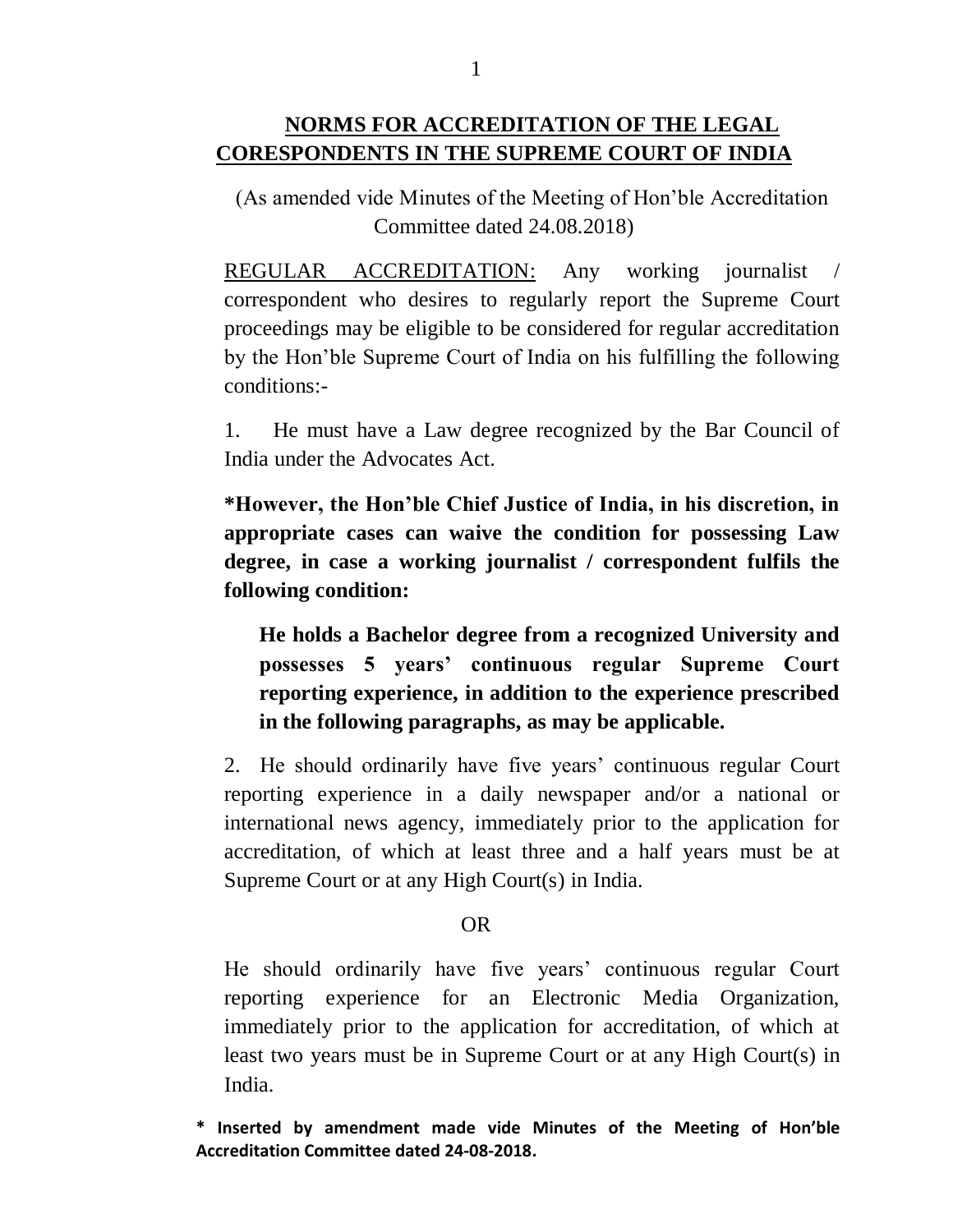3. He has regularly reported the proceedings of the Supreme Court for at least six months for a daily newspaper/news agency or for an electronic media organization, on temporary accreditation granted to him and continues to represent a daily newspaper of not less 40,000 circulation certified by the Registrar of Newspapers, the Audit Bureau of Circulation (ABC) or the Director of State Information Bureau or a national or international news agency or an electronic media organization.

3(A). The applications for regular accreditation shall be placed before the Accreditation Committee of Hon'ble Judges as constituted by Hon'ble the Chief Justice of India. The Hon'ble Chief Justice of India, for special reasons, may refer to the Hon'ble Supreme Court Accreditation Committee the case of any deserving candidate for consideration of according accreditation in relaxation of the rules and guidelines and on such reference the Accreditation Committee may advise the Hon'ble Chief Justice of India suitably.

4. On being granted regular / temporary accreditation on the prescribed application, the legal correspondent so accredited will be issued a identity card /proximity card.

5. In case, an accredited legal correspondent, regular or temporary, is transferred or otherwise ceases to represent the newspaper, news agency or electronic media organization for which he was granted accreditation, he shall, within two weeks of such transfer or cessation, return the identity card /proximity card issued to him by the Supreme Court Registry to the Registrar (Editorial).

#### 6. TEMPORARY ACCREDITATION:

An applicant for temporary accreditation will be eligible for consideration on his fulfilling the following conditions:

(a) He is working journalist desiring to report regularly the Supreme Court proceedings and furnishes a letter from his newspaper, news agency or other media organization concerned to that effect.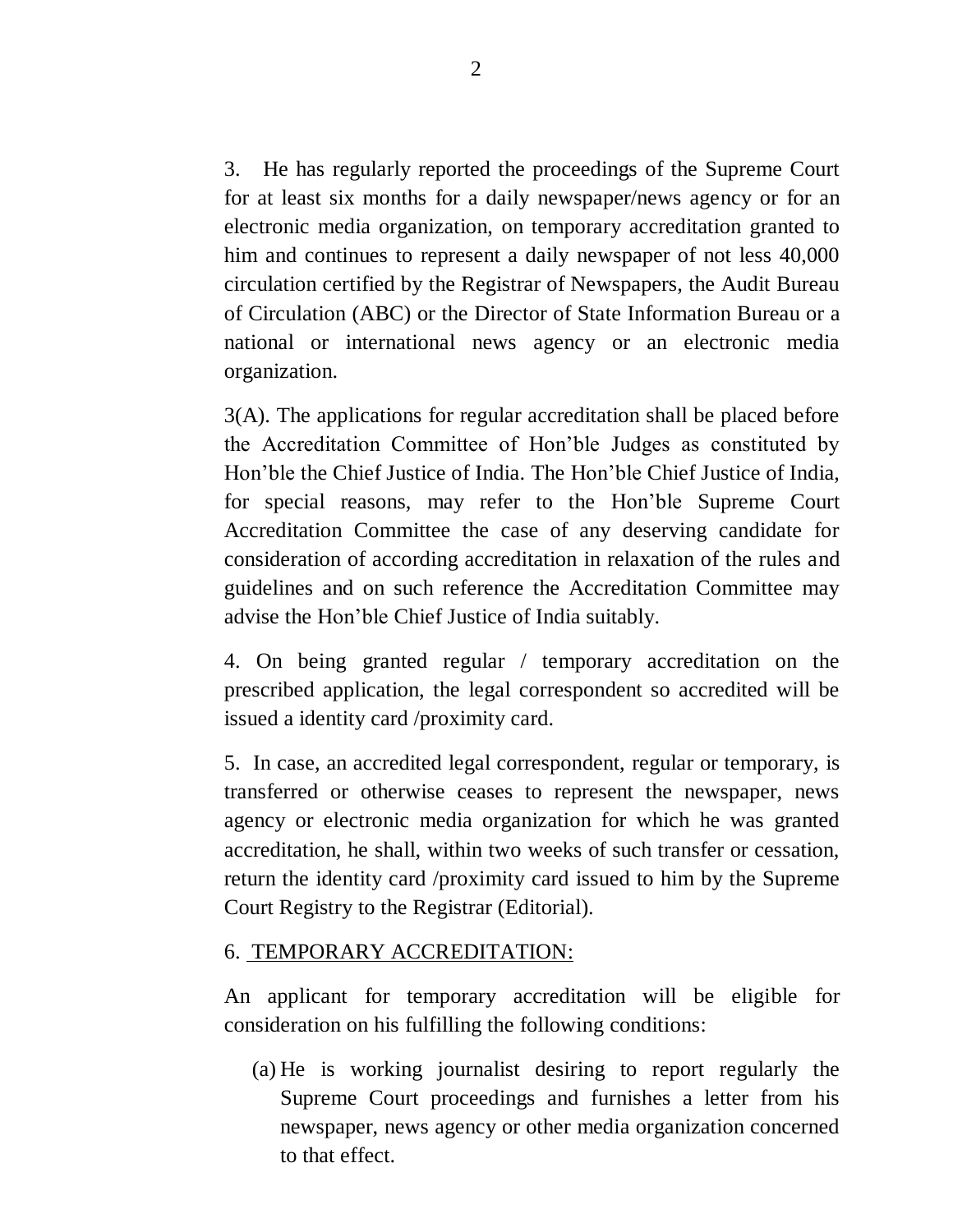- (b)He possesses a Law degree recognized by the Bar Council of India under the Advocates Act.
- (c) The application must be accompanied by an attested copy of the

Law degree.

(d) He should ordinarily have  $3\frac{1}{2}$  years' continuous regular Court reporting experience in a daily newspaper and/or a national or international news agency, immediately prior to the application for accreditation, of which at least 2 years must be at any High Court(s) in India.

Any period or periods of temporary reporting facility earlier accorded by the Hon'ble Supreme Court of India to the applicant correspondent shall also be included in this period of 2 years, subject to the applicant correspondent furnishing necessary proof in support of his claim of having been accorded such temporary reporting facility.

#### OR

He should ordinarily have 3½ years' continuous regular Court reporting experience for an Electronic Media Organization, immediately prior to the application for accreditation, of which at least 1½ years must be at any High Court(s) in India.

Any period or periods of temporary reporting facility earlier accorded by the Hon'ble Supreme Court of India to the applicant correspondent shall also be included in this period of 1½ years, subject to the applicant correspondent furnishing necessary proof in support of his claim of having been accorded such temporary reporting facility.

(e) The application must be supported by clippings showing the Court reportage for the requisite number of years and a letter from the Chief Editor certifying the above-mentioned experience of reportage. Clipping will however not be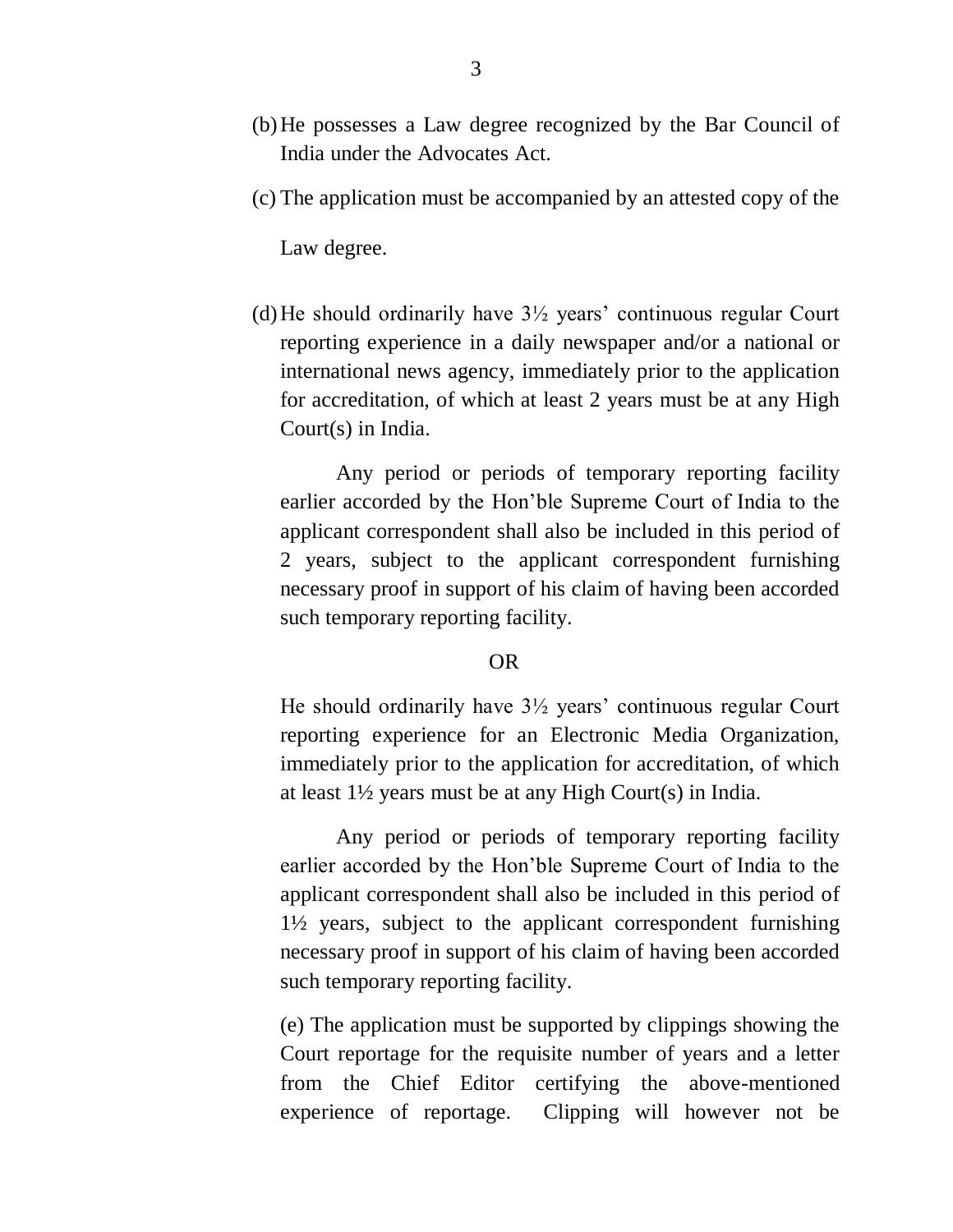required, if experience of Court reporting for a news paper is not claimed.

7. \*\*\*\*\*\*\*<sup>1</sup>

## 7(A). CONDITIONS TO BE OBSERVED BY A WORKING JOURNALIST / CORRESPONDENT AFTER HIS ACCREDITATION:

(1) An accredited correspondent, regular or temporary shall while in Court precincts be in a formal dress, in a manner befitting the décor of the Court and displaying prominently his accreditation card.

(2) At all times an Accredited Correspondent, regular or temporary shall maintain decorum in Court and refrain from doing such things as may disturb the proceedings of the Court and shall confine to the area prescribed.

(3) An Accredited Correspondent, regular or temporary, shall make a serious endeavour of reporting a faithful account without any distortions and embellishments.

### 8. TEMPORARY REPORTING FACILITY:

The Registrar in his discretion may grant temporary reporting facility to a working journalist for a day/short duration or for a specific case on his fulfilling the following criteria:

*He must submit a formal letter from the Editor making a specific request along with his PIB Accreditation Card or Parliament Pass for correspondents, for being considered for the grant of such temporary reporting facility.*

\*\*\*\*\*\*\*<sup>1</sup> Omitted by amendment made vide Minutes of the Meeting of Hon'ble Accreditation Committee dated 30.07.2015

\_\_\_\_\_\_\_\_\_\_\_\_\_\_\_\_\_\_\_\_\_\_\_\_\_\_\_\_\_\_\_\_\_\_\_\_\_\_\_\_\_\_\_\_\_\_\_\_\_\_\_

9. That whenever a press representative who has been accorded accreditation leaves the Press/Agency/Organization which he is representing and joins another Press/Agency/Organization, he may not be extended the privileges of an accredited press representative unless he seeks fresh accreditation by making